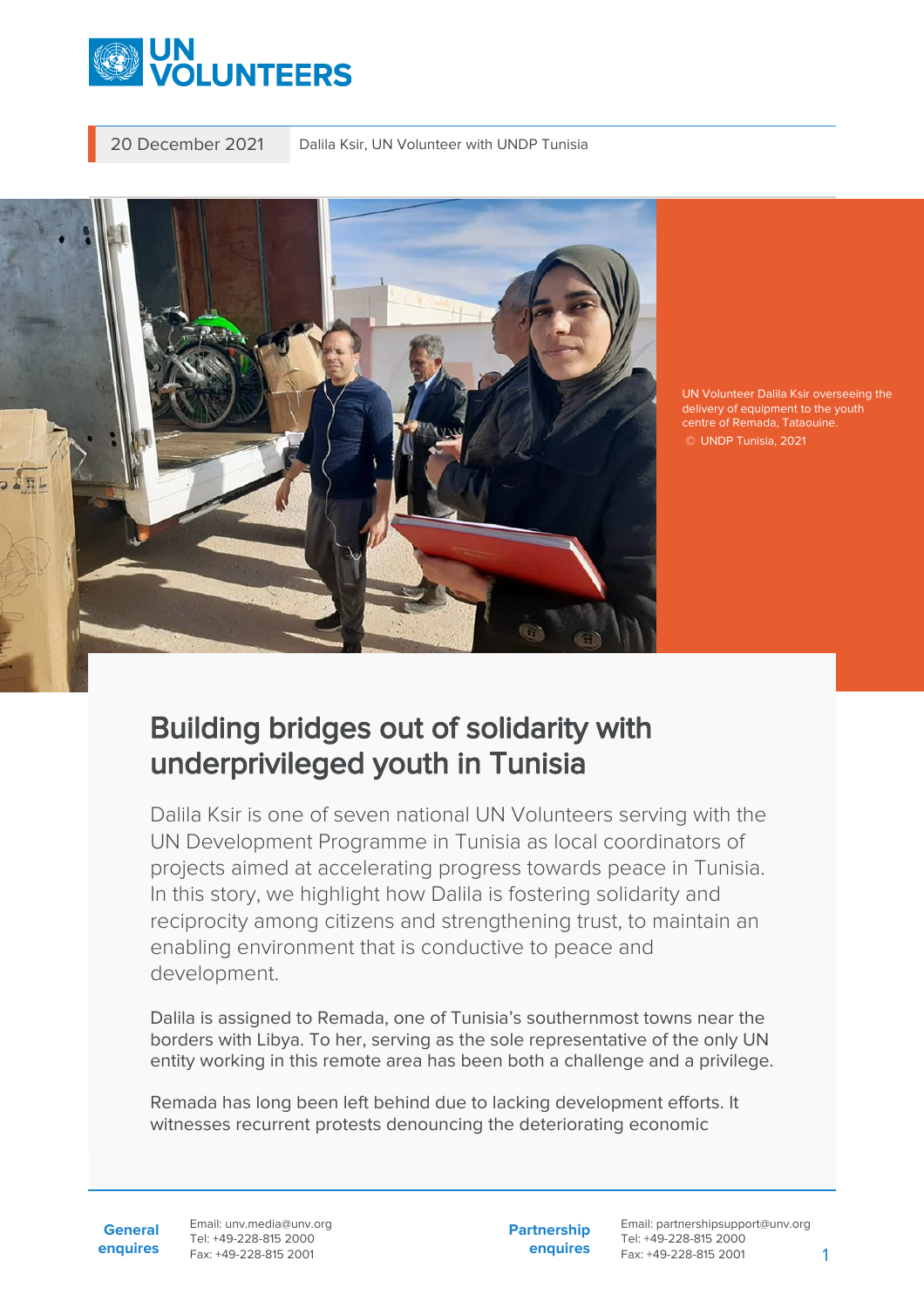

situation and the limited access to opportunities, with unemployment rate reaching 33 per cent in 2020, according to the [Municipality of Remada](http://remada.mylabs.tn/page_11.html).

With her strong knowledge of the local setting, being herself from Remada, Dalila is committed to youth empowerment and to strengthening trust between youth and local authorities.

As a UN Volunteer, she has been acting as a connector between youth, local institutional actors, civil society organizations, including volunteer involving organizations, and other UNDP projects intervening in the region. For instance, she has been connecting youth with the Scouts Organization of Tatouine, which is located 80 kilometers away from her duty station, with the aim of creating opportunities for youth to engage in positive forms of civic participation.

Through her assignment, Dalila worked with 120 hard-to-reach youth in remote locations around Remada, such as Borj Bourguiba to the southwest. She helped facilitate their participation in social life and public dialogues and supported their capacity building. She also supported 30 of them to design and implement 16 successful community initiatives within their localities.

At the same time, Dalila has been supporting local authorities by taking part in the development and implementation of capacity-building initiatives, and in the design and implementation of a youth-oriented communication strategy. The development of the latter brought together different stakeholders to facilitate youth inclusion by providing the necessary support.

Dalila's work has been informed by the data she gathers from the field. To ensure the relevance of youth inclusion efforts, she conducts field surveys aimed at assessing perceptions and at gathering inputs for improvement.

K My main goal has always been to ensure the success of the project in the region, and to gain more experience by conducting field research in remote areas, such as Borj Bourguiba. I am committed to mobilizing young people who are the most difficult to reach, to facilitating their integration and participation, and to enhancing their knowledge and skills. --Dalila Ksir, UN Volunteer Local Coordinator, UNDP Tunisia

**General**

**enquires** Fax: +49-228-815 2001 Email: unv.media@unv.org Tel: +49-228-815 2000

**Partnership enquires** Email: partnershipsupport@unv.org Tel: +49-228-815 2000 Fax: +49-228-815 2001 2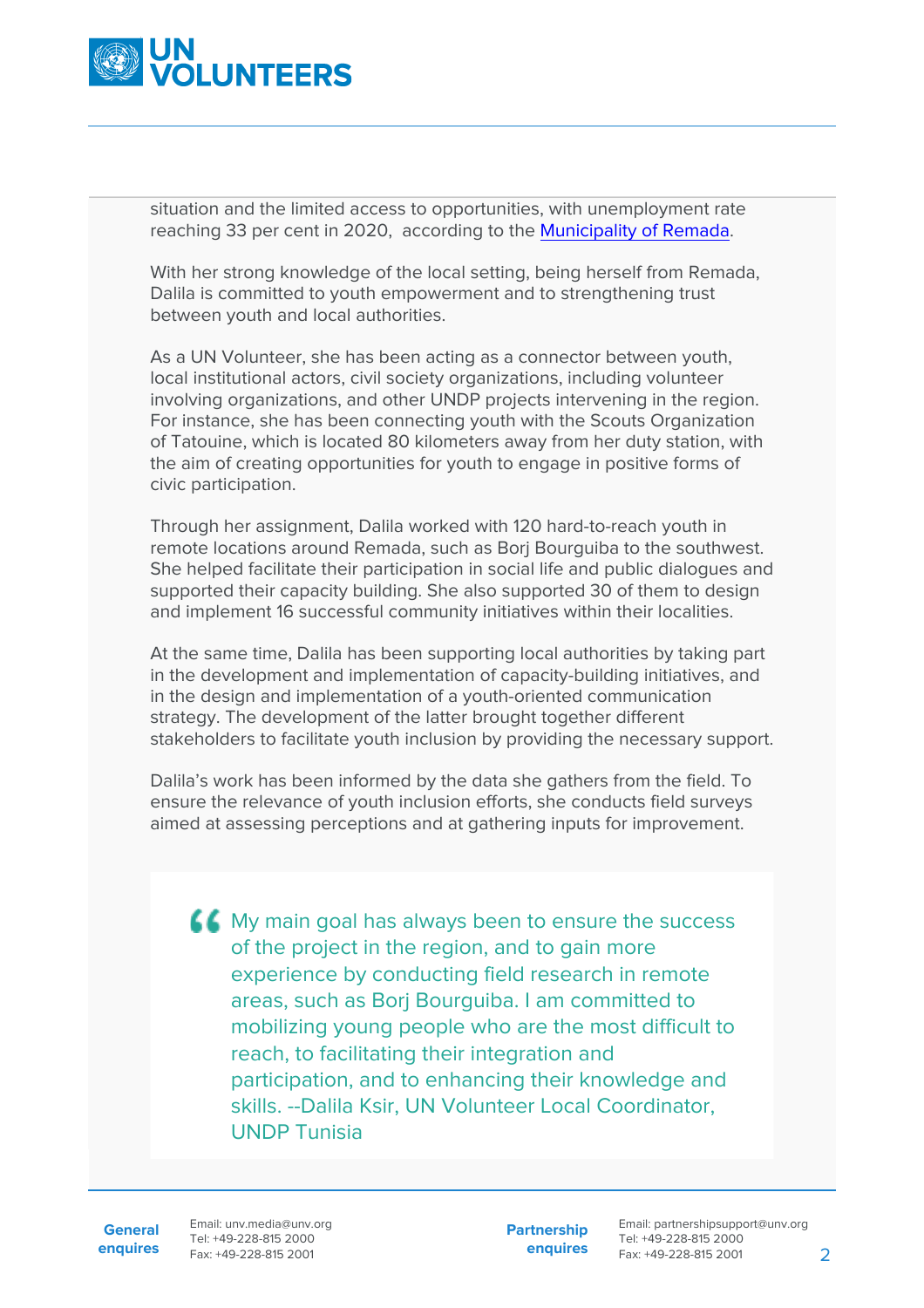

To ensure the sustainability of the progress achieved so far, UNDP set up the Remada Peace and Youth Hub as a multi-actor participatory space composed of representatives of civil society organizations, alongside youth, municipal and local administration officials and media. The Hub, which Dalila contributes to, aims to be a platform for dialogue and action to propose and support youth initiatives.

"Self-confidence, problem solving skills, positivity and overcoming psychological barriers hindering communication with others," responded Dalila, when asked about what she learned from her UN Volunteer experience.

"These skills helped me start up a dynamic interaction with youth, leading to their continued civic participation beyond the duration of the project. The creation of a Scouts branch in the locality of Kambout has been one example," she added.

Moreover, Dalila strongly believes in the role of volunteerism in bolstering solidarity and creating a sense of unity around sustainable development.

Volunteering contributes to the advancement of societies and fulfills the social needs of individuals and the society at large. It helps make new friends, expand networks, and enhance social skills. My journey as a volunteer does not stop here. I aspire to further develop my capacities, and to provide value on both national and international levels. --Dalila Ksir

## Arab States

• International Human Solidarity Day • civic engagement • Youth

Sustainable Development Goal: SDG 10: Reduced inequalities SDG 16:

**General enquires** **Partnership enquires**